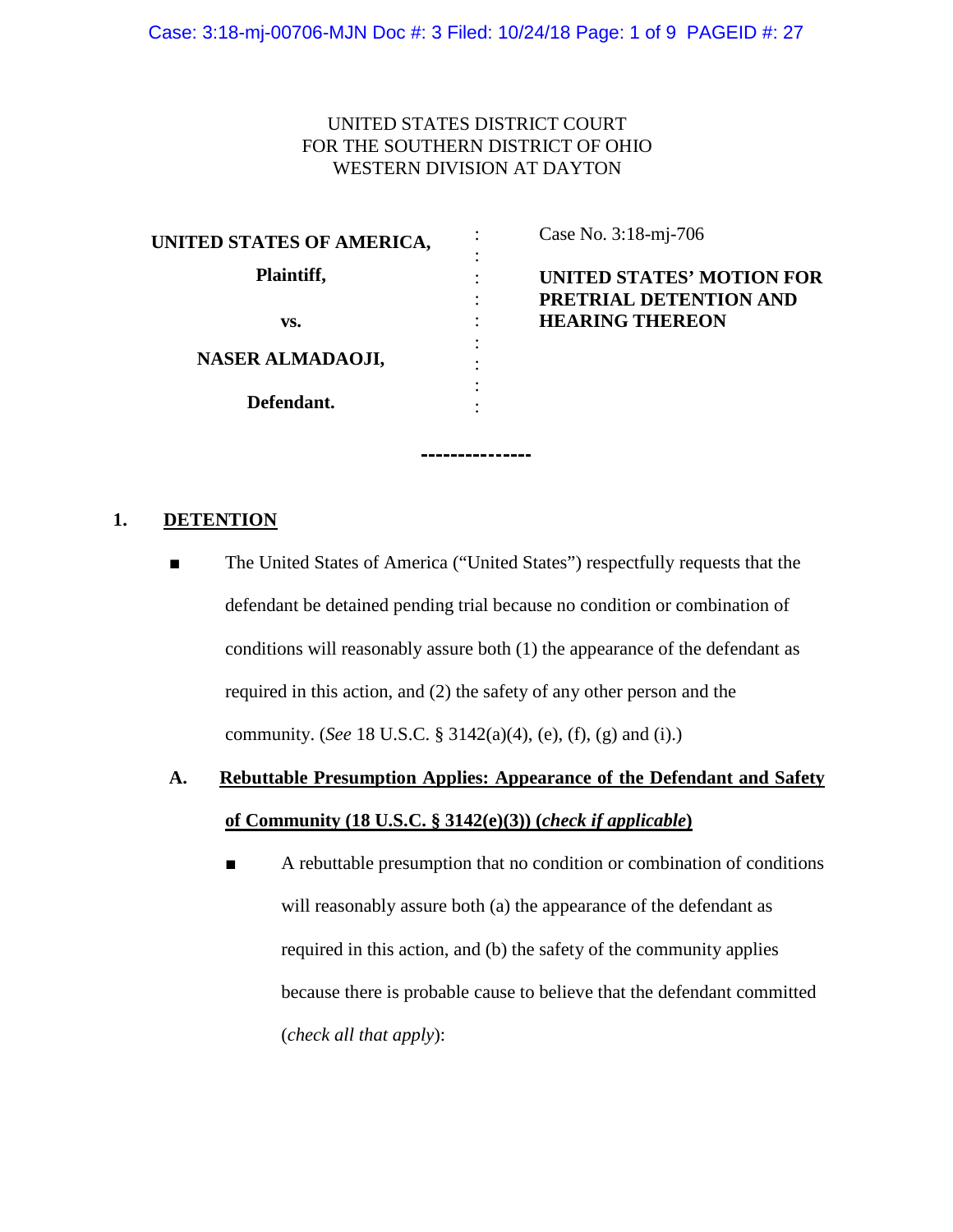- $\Box$  an offense for which a maximum term of imprisonment of ten years or more is prescribed in the Controlled Substances Act (21 U.S.C. 801 et seq.), the Controlled Substances Import and Export Act (21 U.S.C. 951 et seq.), or chapter 705 of Title 46 of the United States Code;
- □ an offense under 18 U.S.C. §§ 924(c) (Use and/or Carrying a Firearm During and in Relation to/Possession in Furtherance of, a Crime of Violence or Drug Trafficking Crime), 956(a) (Conspiracy to Kill, Kidnap, Maim, or Injure Persons or Damage Property in a Foreign Country), or 2332b (Acts of Terrorism Transcending National Boundaries);
- **a** an offense listed in 18 U.S.C.  $\S$  2332b(g)(5)(B) (listing offenses included in definition of "Federal crime of terrorism," e.g., 18 U.S.C. §§ 1030(a)(1) (relating to protection of computers),  $1030(a)(5)(A)$  (relating to protection of computers and resulting in damage as defined in  $1030(c)(4)(A)(i)(II)-(VI)$ ), 1203 (hostage taking), 1751(a)-(d) (relating to Presidential and Presidential staff assassination and kidnapping), 2339B (relating to providing material support to terrorist organizations)) for which a maximum term of imprisonment of ten (10) years or more is prescribed;
- an offense under chapter 77 of Title 18 of the United States Code (Peonage and Slavery) for which a maximum term of imprisonment of 20 years or more is prescribed;

2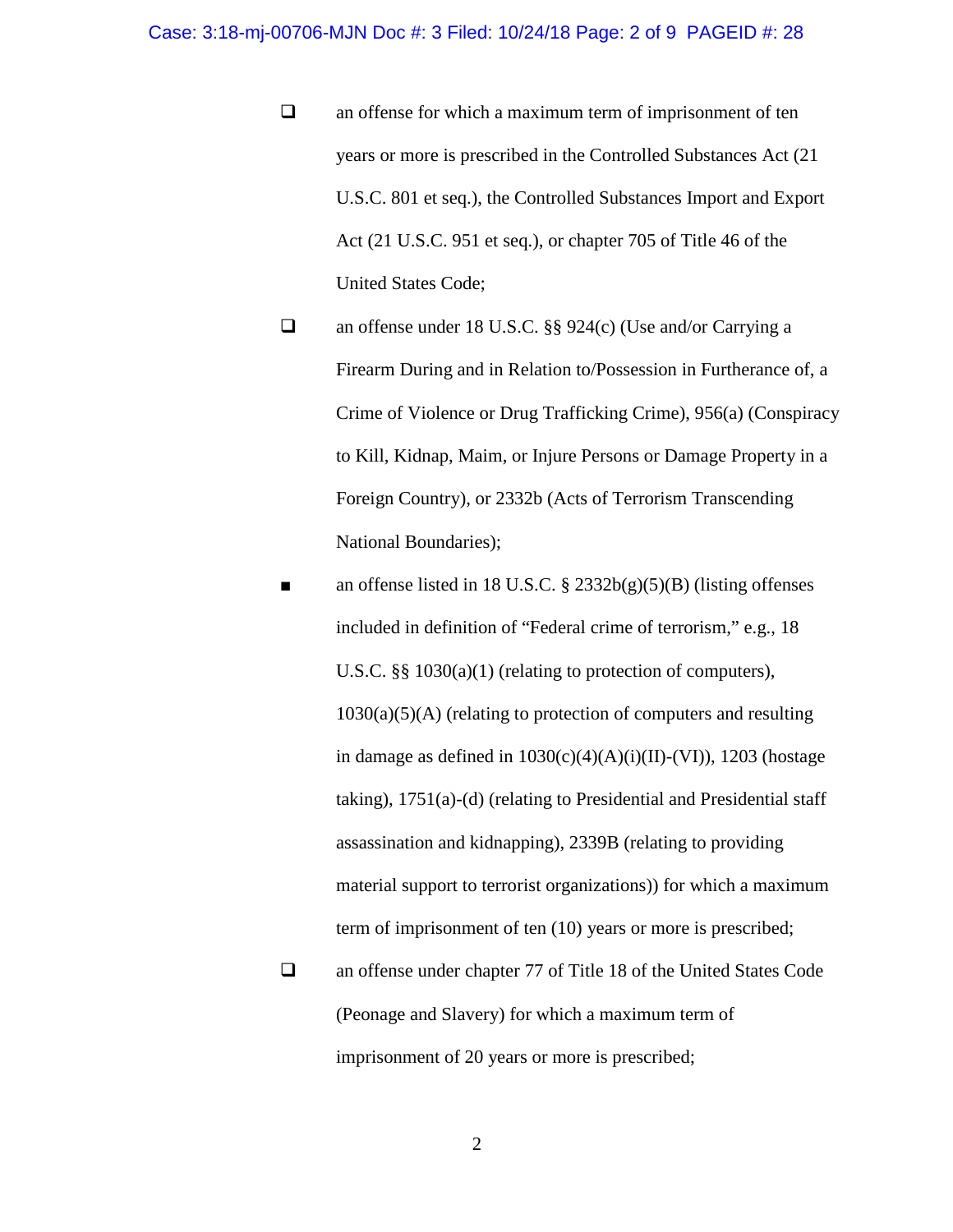#### Case: 3:18-mj-00706-MJN Doc #: 3 Filed: 10/24/18 Page: 3 of 9 PAGEID #: 29

□ an offense involving a minor victim under 18 U.S.C. §§ 1201, 1591, 2241, 2242, 2244(a)(1), 2245, 2251, 2251A, 2252(a)(1)-(3), 2252A(a)(1)-(4), 2260, 2421, 2422, 2423, or 2425.

## **B. Rebuttable Presumption Applies: Safety of Others and Community (18 U.S.C. § 3142(e)(2)) (***check if applicable***)**

 $\Box$  This is a case described in 18 U.S.C. § 3142(f)(1) (generally, crime of violence or terrorism offense w/at least 10 yr. stat max; offense w/max sentence of life or death; drug trafficking offense w/at least 10 yr. stat max; two or more priors of these types of offenses, federal or state; felony involving minor victim, failure to register as a sex offender, or possession or use of a firearm or other dangerous weapon), and a rebuttable presumption that no condition or combination of conditions will reasonably assure the safety of any other person and the community applies because: (a) the defendant has been convicted of a Federal offense that is described in 18 U.S.C.  $\S$  3142(f)(1), or of a State or local offense that would have been an offense described in 18 U.S.C. § 3142(f)(1) if a circumstance giving rise to Federal jurisdiction had existed (hereafter, "the Offense"); (b) the Offense was committed while the defendant was on release pending trial for a Federal, State, or local offense; and (c) a period of not more than five (5) years has elapsed since the date of conviction, or the release of the person from imprisonment, for the Offense, whichever is later.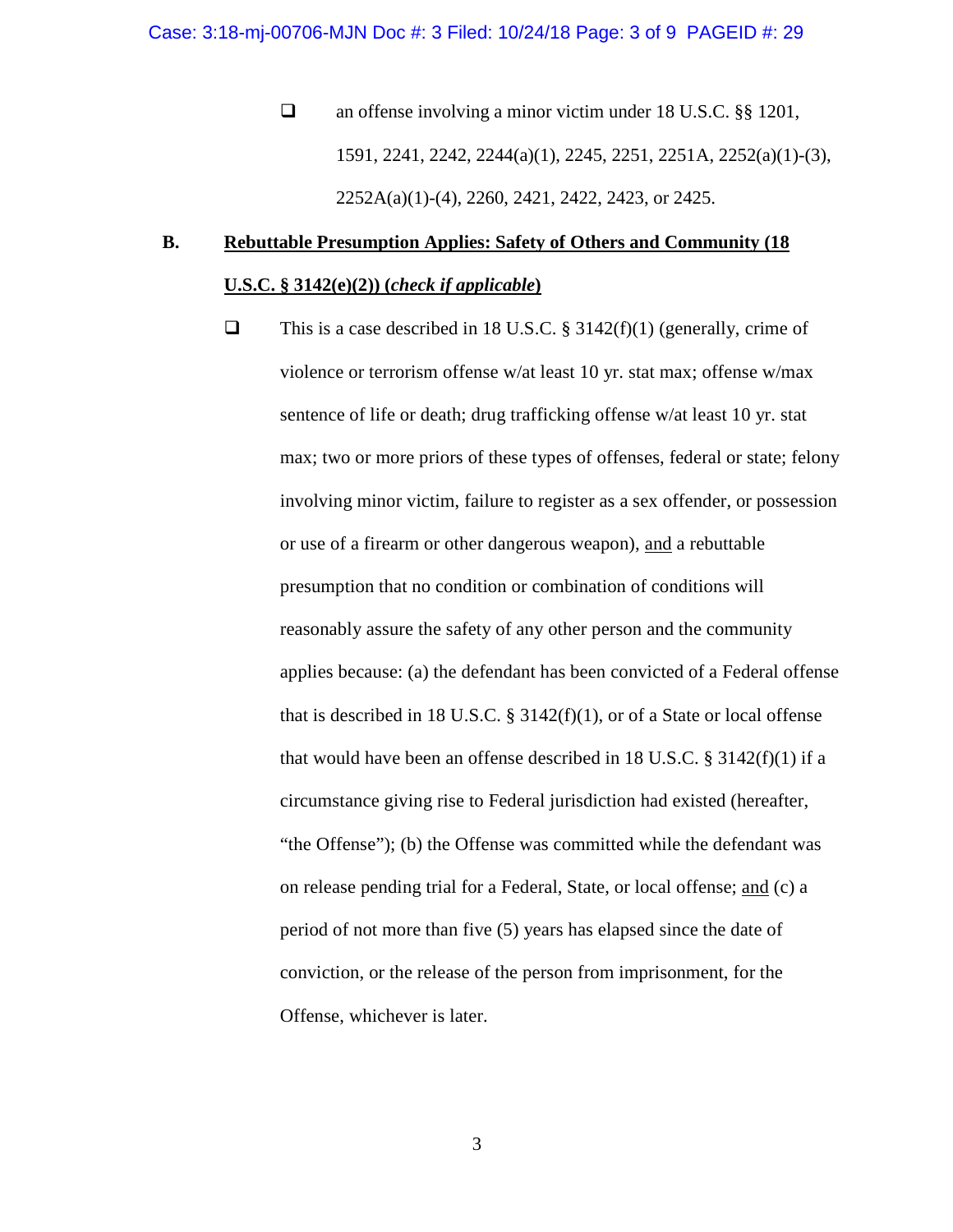#### **2. TEMPORARY DETENTION (***CHECK IF APPLICABLE***)**

- $\Box$  The United States seeks temporary detention for ten (10) days, excluding Saturdays, Sundays, and holidays, to permit revocation of conditional release, deportation, or exclusion, because (1) the defendant may flee or pose a danger to any other person or the community (*see* 18 U.S.C. § 3142(d)(2)), and (2) the defendant (*check all that apply*):
	- $\Box$  is, and was at the time the offense was committed, on release pending trial for a felony under Federal, State, or local law. *See* 18 U.S.C. §  $3142(d)(1)(A)(i);$
	- $\Box$  is, and was at the time the offense was committed, on release pending imposition of execution of sentence, appeal of sentence or conviction, or completion of sentence, for any offense under Federal, State, or local law. *See* 18 U.S.C. § 3142(d)(1)(A)(ii);
	- $\Box$  is, and was at the time the offense was committed, on probation or parole for any offense under Federal, State or local law. *See* 18 U.S.C. §  $3142(d)(1)(A)(iii);$
	- $\Box$  is not a citizen of the United States or lawfully admitted for permanent residence, as defined in 8 U.S.C. § 1101(a)(20). *See* 18 U.S.C. §  $3142(d)(1)(B)$ .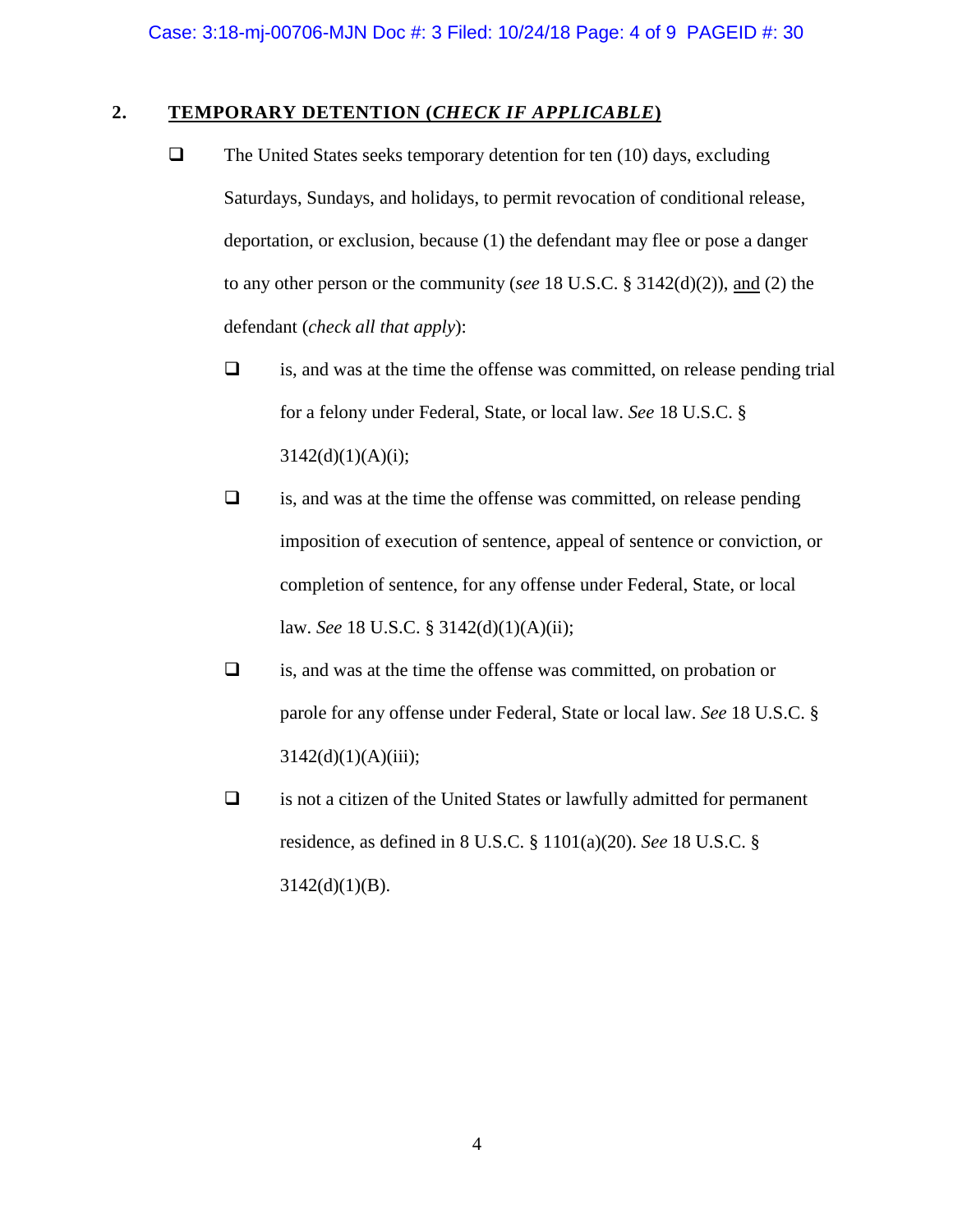#### **3. DETENTION HEARING**

A hearing pursuant to the provisions of 18 U.S.C.  $\S$  3142(f) must be held before detaining a defendant pending trial (18 U.S.C. § 3142(e)), unless waived by that defendant. The United States accordingly respectfully requests that this Court hold such a hearing, unless waived by the defendant.

#### **A. Hearing Must be Granted (***check if applicable***)**

- Such a hearing must be granted because this case involves *(check all that*) *apply*):
	- $\Box$  a crime of violence as defined in 18 U.S.C. § 3156(a)(4), namely, (i) an offense that has an element of the offense the use, attempted use, or threatened use of physical force against the person or property of another, (ii) a felony that, by its nature, involves a substantial risk that physical force against the person or property of another may be used in the course of committing the offense, or (iii) a felony under chapter 77 (Peonage and Slavery), 109A (Sexual Abuse), 110 (Sexual Exploitation and Other Abuse of Children [includes child pornography offenses]), or 117 (Transportation for Illegal Sexual Activity and Related Crimes) of Title 18 of the United States Code. *See* 18 U.S.C. § 3142(f)(1)(A);
	- a violation of 18 U.S.C. § 1591. *See* 18 U.S.C. § 3142(f)(1)(A);
	- **a** an offense listed in 18 U.S.C.  $\S$  2332b(g)(5)(B) (listing offenses included in definition of "Federal crime of terrorism", e.g., 18 U.S.C. §§ 1030(a)(1) (relating to protection of computers),  $1030(a)(5)(A)$  (relating to protection of computers and resulting in

5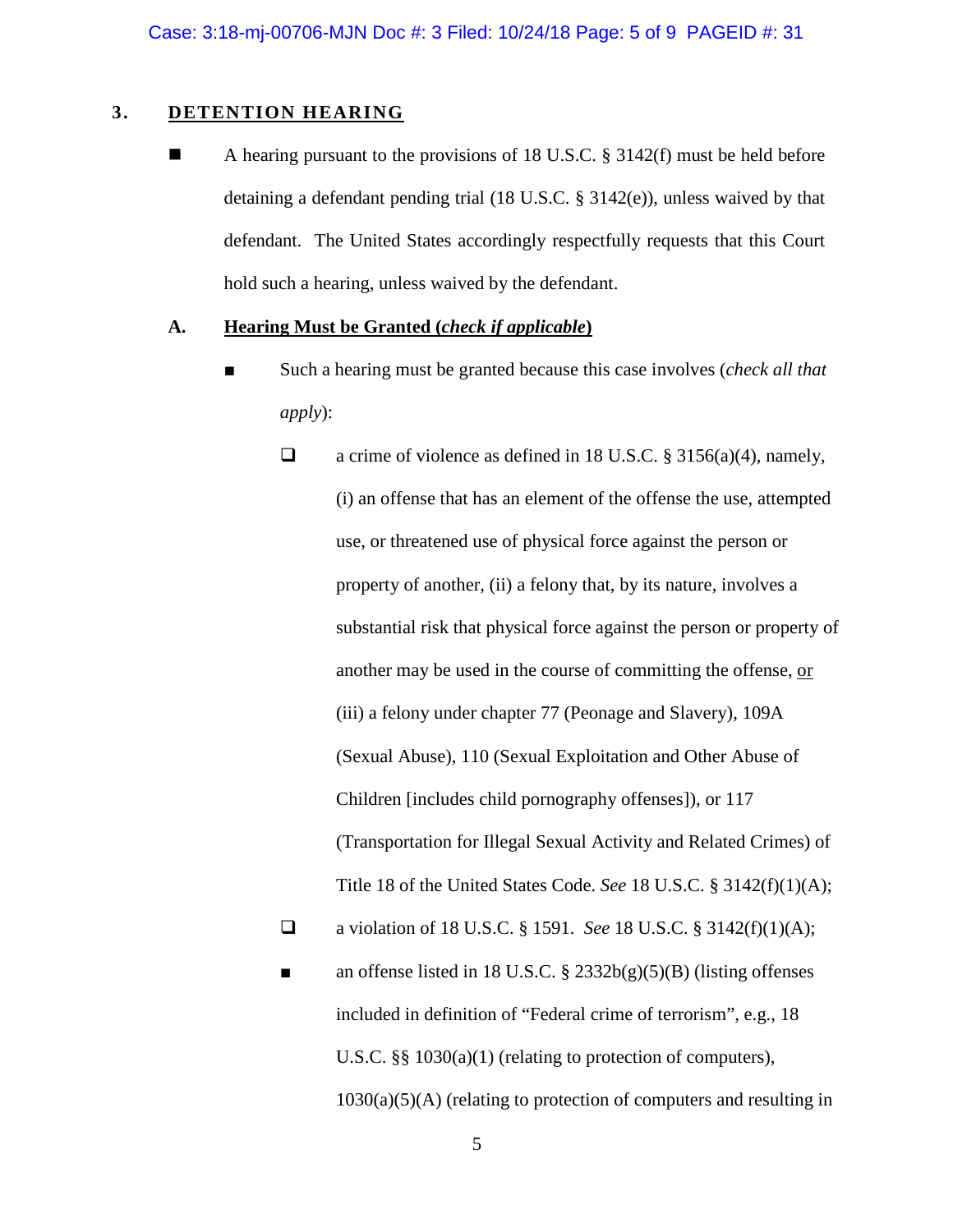#### Case: 3:18-mj-00706-MJN Doc #: 3 Filed: 10/24/18 Page: 6 of 9 PAGEID #: 32

damage as defined in  $1030(c)(4)(A)(i)(II)-(VI)$ , 1203 (hostage taking), 1751(a)-(d) (relating to Presidential and Presidential staff assassination and kidnapping), 2339B (relating to providing material support to terrorist organizations)) for which a maximum term of imprisonment of ten (10) years or more is prescribed. *See*  18 U.S.C. § 3142(f)(1)(A);

- $\Box$  an offense for which the maximum sentence is life imprisonment or death. *See* 18 U.S.C. § 3142(f)(1)(B);
- $\Box$  an offense for which a maximum term of imprisonment of 10 years or more is prescribed in (i) the Controlled Substance Act (21 U.S.C. §§ 801 et seq.), (ii) the Controlled Substances Import and Export Act (21 U.S.C. §§ 951 et seq.), or (iii) chapter 705 of Title 46 of the United States Code. *See* 18 U.S.C. § 3142(f)(1)(C);
- $\Box$  a felony where the defendant has been convicted of (i) two or more offenses described in 18 U.S.C. §§ 3142(f)(1)(A)-(C) (see above), (ii) two or more State or local offenses that would have been offenses described in 18 U.S.C.  $\S$ § 3142(f)(1)(A)-(C) if a circumstance giving rise to Federal jurisdiction had existed, or (iii) a combination of such offenses. *See* 18 U.S.C. § 3142(f)(1)(D);
- a felony that involves a minor victim. *See* 18 U.S.C. §  $3142(f)(1)(E);$
- $\Box$  a felony that involves the possession or use of a firearm or destructive device (as those terms are defined in 18 U.S.C. § 921) or any other dangerous weapon. *See* 18 U.S.C. § 3142(f)(1)(E);

6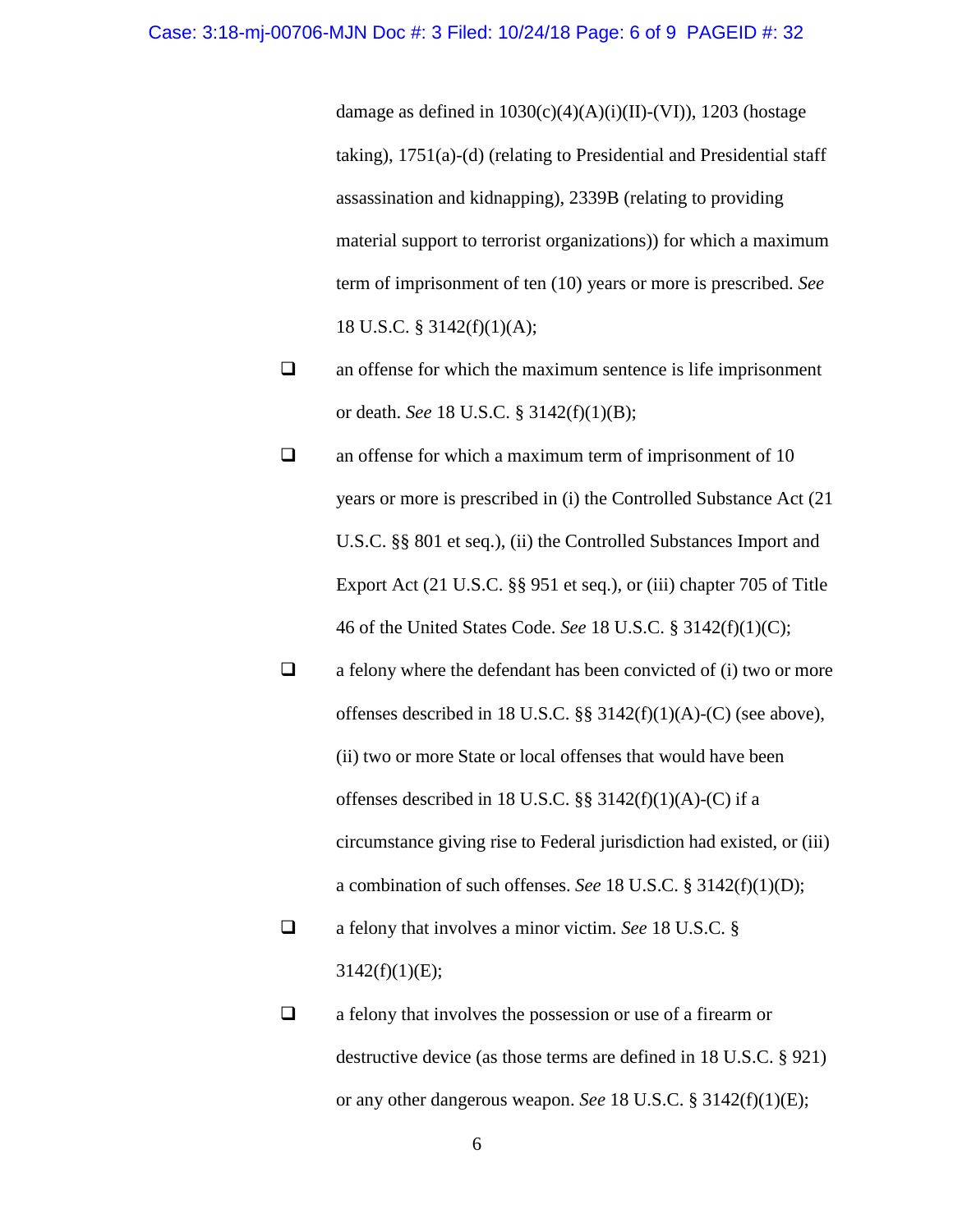- □ a felony that involves a failure to register under 18 U.S.C. § 2250. *See* 18 U.S.C. § 3142(f)(1)(E);
- a serious risk that the defendant will flee. *See* 18 U.S.C. §  $3142(f)(2)(A);$
- $\Box$  a serious risk that the defendant will obstruct or attempt to obstruct justice, or threaten, injure, or intimidate, or attempt to threaten, injure, or intimidate, a prospective witness or juror. *See* 18 U.S.C.  $§$  3142(f)(2)(B).

# **B. Hearing Not Required to be Granted but May be Granted at the Court's Discretion (***check if applicable***)**

 $\Box$  The Court is not required to grant a hearing, but such a hearing is requested nonetheless as explained in the attached Memorandum.

# **C. Continuance of Hearing Requested (18 U.S.C. § 3142(f)) (***check one if applicable***)**

- The United States respectfully requests a continuance of three (3) days (not including any intermediate Saturday, Sunday, or legal holiday) in which to hold the detention hearing, during which time the defendant shall be detained.
- $\Box$  The United States respectfully requests a continuance of greater than three (3) days (not including any intermediate Saturday, Sunday, or legal holiday), namely, until in which to hold the detention hearing, for good cause, as explained in the attached Memorandum, during which time the defendant shall be detained.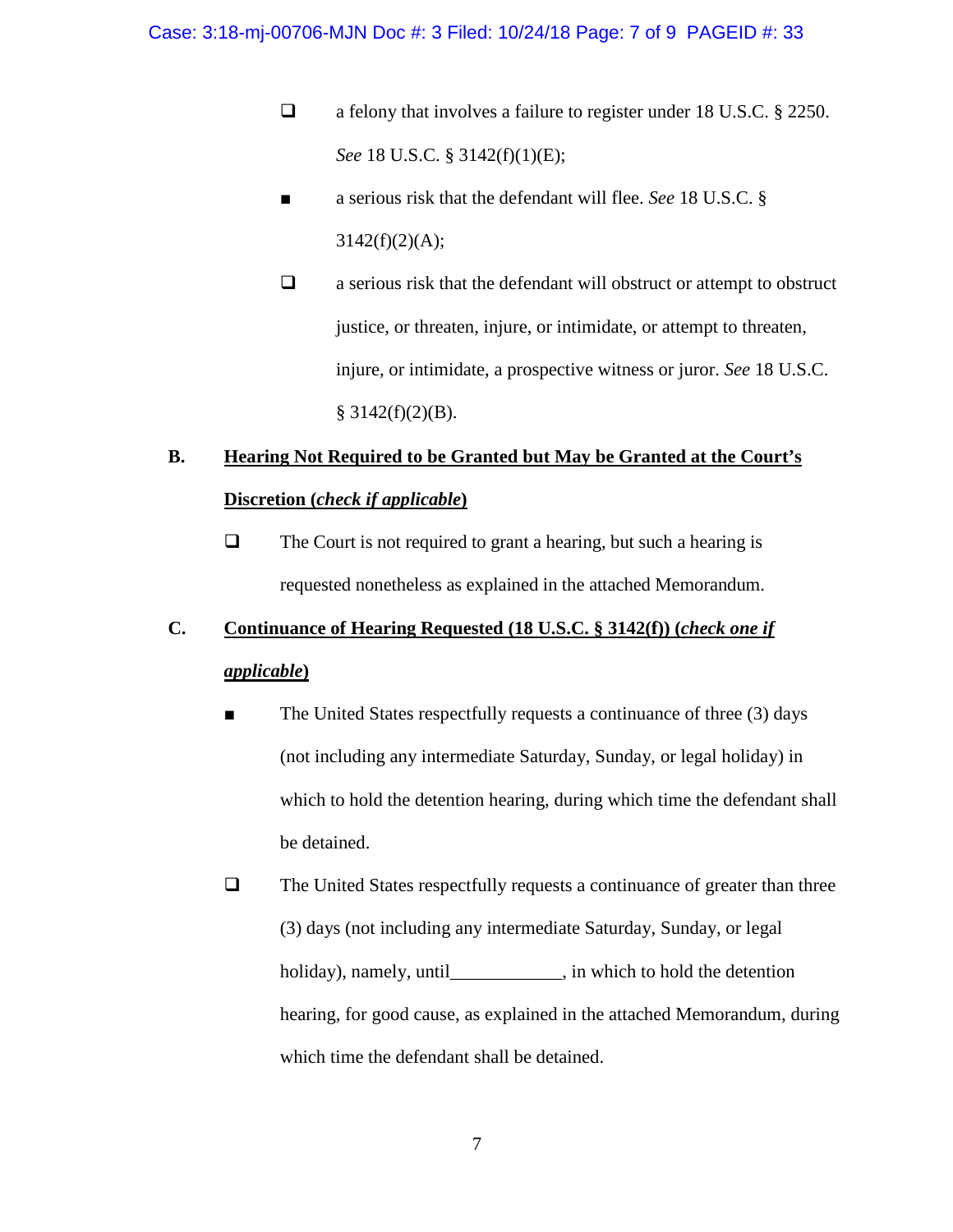## **D. Medical Examination Requested During Continuance (18 U.S.C. § 3142(f)) (***check if applicable and only if continuance is requested***)**

 $\Box$  During the requested continuance, the United States respectfully requests that the defendant, who appears to be a narcotics addict, receive a medical examination to determine whether the defendant is an addict.

Respectfully submitted,

BENJAMIN C. GLASSMAN United States Attorney

s/Dominick S. Gerace DOMINICK S. GERACE (OH 0082823) Assistant United States Attorney VIPAL J. PATEL (CA 156212) First Assistant United States Attorney 200 West Second Street, Suite 600 Dayton, Ohio 45402 Office: (937) 225-2910 Fax: (937) 225-2564 dominick.s.gerace@usdoj.gov vipal.patel@usdoj.gov

s/Justin Sher

JUSTIN SHER (D.C. 974235) Trial Attorney National Security Division United States Department of Justice 950 Pennsylvania Avenue, NW Washington, D.C. 20004 Office: (202) 353-3909 [justin.sher@usdoj.gov](mailto:justin.sher@usdoj.gov)